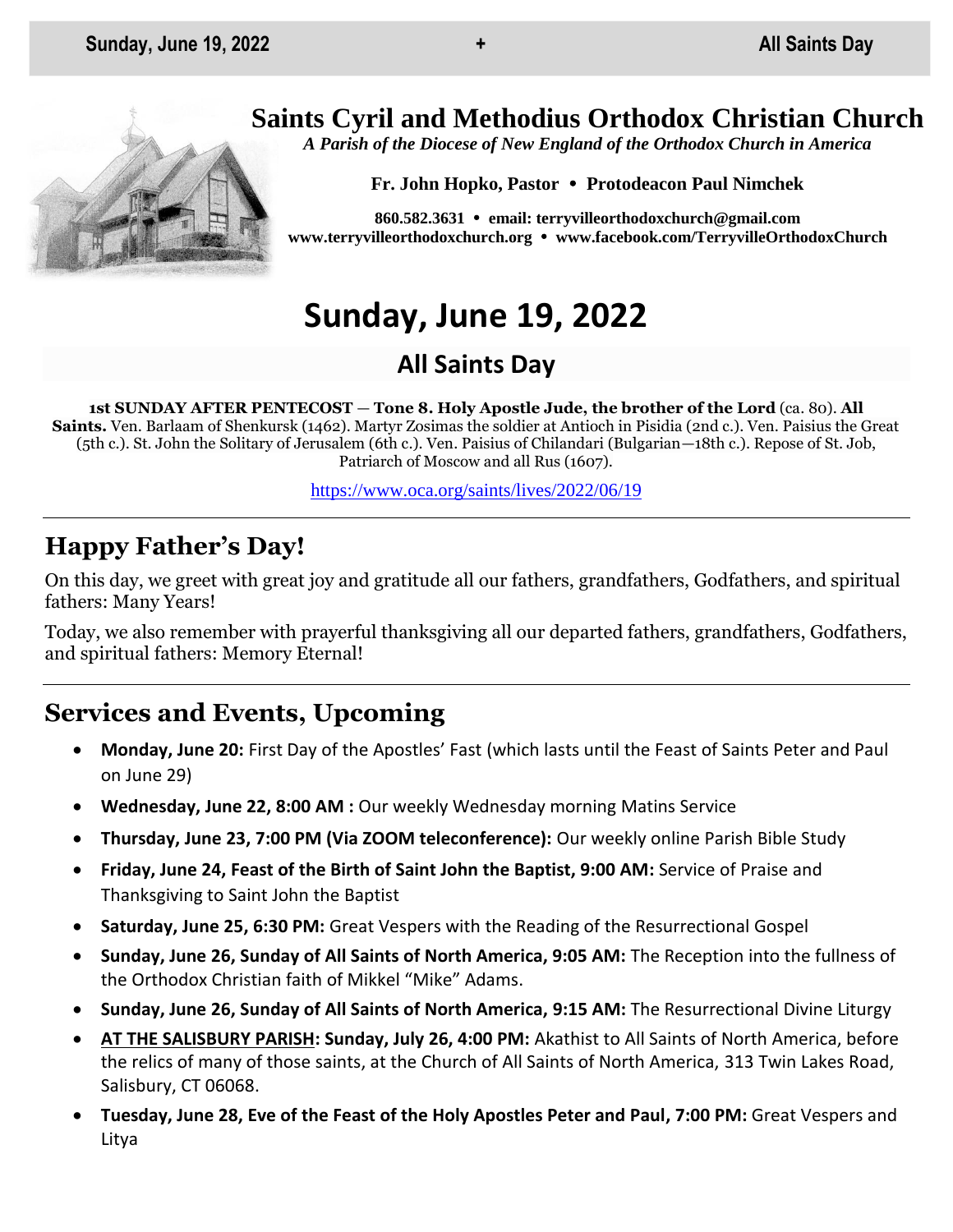- **AT THE MERIDEN PARISH: Wednesday, June 29, Feast of the Holy Apostles Peter and Paul, 9:30 AM:**  Festal Divine Liturgy at Saints Peter and Paul Orthodox Church, 54 Park Avenue, Meriden, CT 06450.
- **Thursday, June 30, 7:00 PM (Via ZOOM teleconference):** Our weekly online Parish Bible Study
- **Saturday, July 2, 6:30 PM:** Great Vespers with the Reading of the Resurrectional Gospel
- **Sunday, July 3, the 3rd Sunday After Pentecost, 9:15 AM:** The Resurrectional Divine Liturgy
- **Wednesday, July 6, 8:00 AM :** Our weekly Wednesday morning Matins Service
- **Thursday, July 7, 7:00 PM (Via ZOOM teleconference):** Our weekly online Parish Bible Study
- **Saturday, July 9, 6:30 PM:** Great Vespers with the Reading of the Resurrectional Gospel
- **Sunday, July 10, the 4th Sunday After Pentecost, 9:15 AM:** The Resurrectional Divine Liturgy
- **Wednesday, July 13, 8:00 AM :** Our weekly Wednesday morning Matins Service
- **CANCELLED: Thursday, July 14:** We will **NOT** have our usual Thursday evening Bible Study on this Thursday evening, since Fr. John will be on his way to Baltimore for the All American Council of the Orthodox Church in America.
- **Saturday, July 16, 6:30 PM:** Great Vespers with the Reading of the Resurrectional Gospel, with Fr. David Koles presiding in Fr. John Hopko's absence. Fr. John will be in Baltimore for the All American Council of the Orthodox Church in America.
- **Sunday, July 17, the 5th Sunday After Pentecost, 9:15 AM:** The Resurrectional Divine Liturgy, with Fr. David Koles presiding in Fr. John Hopko's absence. Fr. John will be in Baltimore for the All American Council of the Orthodox Church in America.
- **CANCELLED: Wednesday, July 20, 8:00 AM:** We will **NOT** have our usual weekly Wednesday morning Matins Service on this Wednesday morning, since Fr. John will be in Baltimore for the All American Council of the Orthodox Church in America.
- **CANCELLED: Thursday, July 21:** We will **NOT** have our usual Thursday evening Bible Study on this Thursday evening, since Fr. John will be in Baltimore for the All American Council of the Orthodox Church in America.
- **Saturday, July 23, 6:30 PM:** Great Vespers with the Reading of the Resurrectional Gospel
- **Sunday, July 24, the 6th Sunday After Pentecost, 9:15 AM:** The Resurrectional Divine Liturgy
- **Wednesday, July 27, 8:00 AM :** Our weekly Wednesday morning Matins Service
- **Thursday, July 28, 7:00 PM (Via ZOOM teleconference):** Our weekly online Parish Bible Study
- **Saturday, July 30, 6:30 PM:** Great Vespers with the Reading of the Resurrectional Gospel
- **Sunday, July 31, the 7th Sunday After Pentecost, 9:15 AM:** The Resurrectional Divine Liturgy

**Sunday, June 26: Reception into the Fullness of the Orthodox Christian Faith:** Mikkel ("Mike") Adams will be received into the Fullness of the Fellowship and Communion of the Orthodox Faith on Sunday morning, June 26. The Rite of Reception will take place as part of the Divine Liturgy that morning. Mike has been faithfully attending Sunday services with us, and has been participating in catechesis on a regular basis with Fr. John. Fr. John and Mike have been meeting for discussion and instruction for many months now. Please, keep Mike, and his family, in your prayers. John "Jack" Kriniske will serve as Mike's sponsor. Many Years!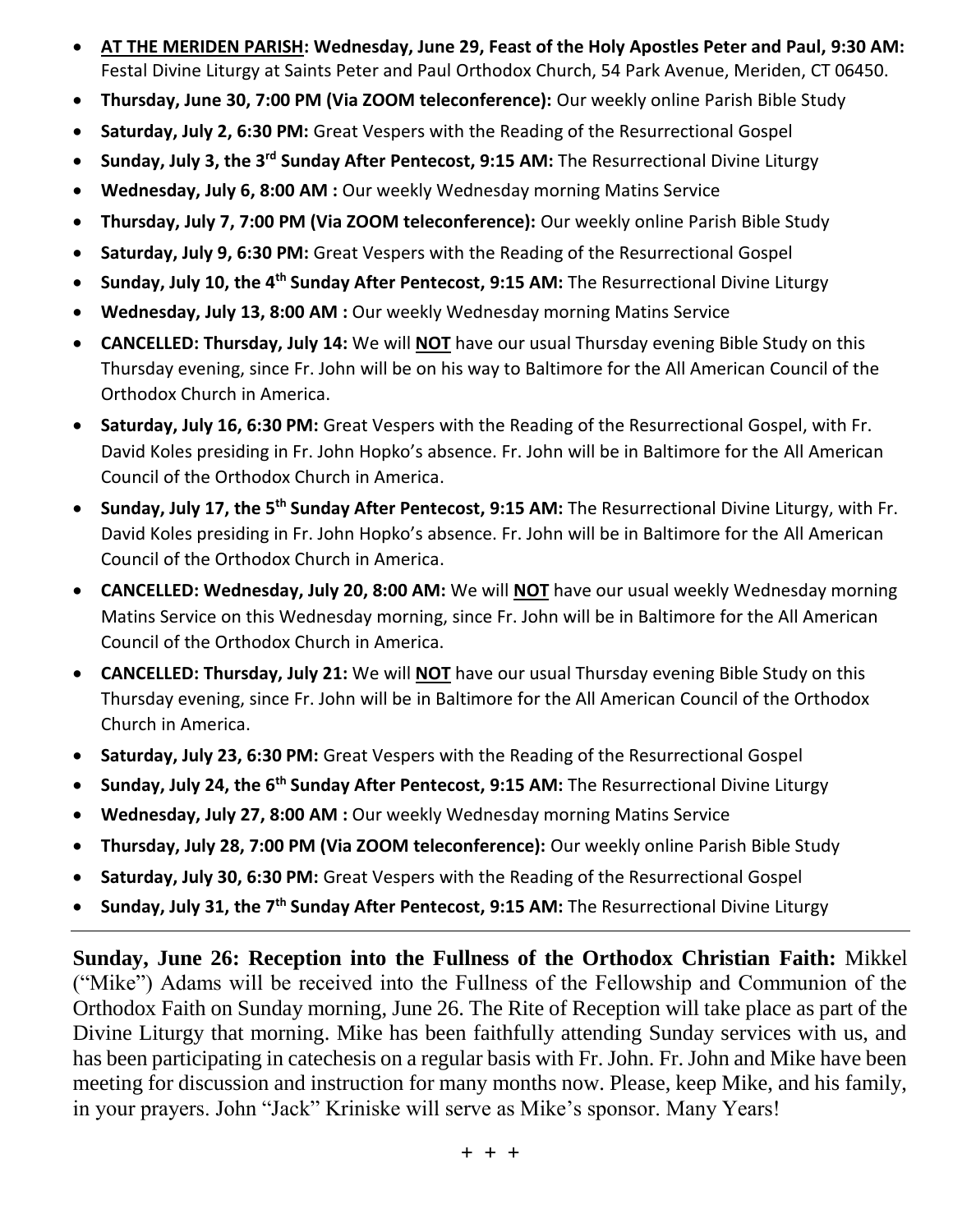# **PARISH PRAYER LIST**

### **We pray for all victims of disease, disaster, difficulty, and senseless violence throughout the world.**

#### **+ THOSE WHO HAVE DEPARTED THIS LIFE:** *Memory Eternal!*

*We pray for all the thousands of victims of COVID-19. We pray for all those who have perished in Ukraine, due to the war going on there. And, we pray for the children and their teachers who perished in Uvalde, TX. Lord have mercy.* 

#### *Newly Departed*

| Matushka Genevieve Glagolev                             | d. 5/23/22 |
|---------------------------------------------------------|------------|
| James "Jim" B.—husband of Nancy B. of the W'bury Parish | d. 5/22/22 |

#### *Anniversaries of Repose – Memory Eternal!*

| Michael Baritsky | 6/19/1947 |
|------------------|-----------|
| Ellen Senetcen   | 6/19/1971 |
| Mary Fill        | 6/21/2010 |
| Xenia Bystry     | 6/22/1986 |
| Julia Virovov    | 6/23/1961 |
| Evdokia Oneperko | 6/23/1997 |
| Olga Baiga       | 6/24/1920 |

#### **THOSE IN NEED OF GOD'S MERCY AND HELP**

*First of all, we pray for all those suffering due to COVID-19, and those working to alleviate their suffering. We pray for all those suffering presently in Ukraine, due to the war going on there. We pray for all who mourn the loss of loved ones.* 

#### *Persons captive and suffering for the Faith*

Metropolitan Paul and Archbishop John—hostages in Syria

#### *Those who are sick and suffering*

Priest Ceraphim—a Diocesan priest; suffered a heart attack on May 6 Priest John M.—a young priest, suffering with a vexing illness Archpriest Nicholas—upcoming surgery, to repair knee injury Matushka Anne Hosking—chronic illness; in need of our prayers Matushka Ann S.—chronic health challenges Fyodor (Frank) G.—suffering from Multiple Sclerosis (MS) Dolores T.—permanent colon malfunction following colon cancer treatment Donna—Ann S.'s niece, Deb W.'s cousin; kidney disease Dayrl—Ann S.'s niece, Deb W.'s cousin; kidney disease JoAnn—acquaintance of Jeanne Moore; ovarian cancer MaryEllen—Louine K.'s daughter-in-law; suffering with Huntington's Disease Yelena "Lenna" M.—overcoming, by God's grace, serious health challenges Katie and Aubrey—a mother and daughter for whom we have been asked to pray Tanya B.—suffering long-term and lingering effects of brain hemorrhage Claudia A.—Waterbury parishioner; health challenges and now widowed Mary Lynn—friend of Donna O.; battling breast cancer Barbara—friend of Patty N.; unwell and in need of prayerful support Michael "Mike" L.—ongoing health issues child George—young son of a Kenyan Orthodox priest; quite unwell Bill M.—struggling with health issues, please keep in prayer Paula—friend of Jim L.; struggling with cancer Dimitri—brother of Carolyn P.; health issues Maryna B.—dealing with some health issues Thomas—Patty N.'s nephew; battling cancer Wayne—Donna O.'s father George Kla.—our fellow parishioner; facing a variety of health challenges Lorraine—friend of Joan M.; cancerous blood disease Joseph—friend of Jeanne M.; in need of prayers Dianna—Jennifer W.'s mother; suffering some health problems Thomas—fighting cancer; father of a friend of the Parish (S.H.)

Yvonne K.—a person we have been asked to pray for; multiple myeloma Mark—friend of a parishioner (F.G.); critically ill Domenic—friend of a parishioner (F.G.); facing serious illness Louis—friend of a parishioner (F.G.); facing serious illness Brittney—facing possibly severe health issues; at the request of Kathy M. Albert ("Al")—in need of prayers for healing; very unwell Kathy S.—Waterbury parishioner; facing health challenges Earlene L.—Mike and Jim L.'s mother; health issues Natonya L.—Mike and Jim L.'s family member; heart surgery Bach-Loan—a neighbor of Jeanne M.'s; recent serious health challenges Barbara S.—W'bury parishioner; recovering from surgery Rick—Deacon Paul and Patty's nephew; Rick is unwell and in need of prayers Peter—Deacon Paul and Patty's acquaintance; battling leukemia Christina—surgery for cancer on March 14; acquaintance of Fr. John H. Marisa—a 13-yr-old girl, acquaintance of the Nimcheks, who is quite unwell Stephen—facing health challenges; at request of Marilou P. Emily—acquaintance of the Nimcheks; a person facing serious illness, courageously Dorothy F.—Waterbury parishioner; unwell and in need of our prayers Mike—battling some health challenges Robert J.—dealing with some health issues Jeanne M.—healthy, but dealing with other challenges at this time Christopher—at the request of Elena W. Herman—in hospice case; prayed for at request of the Orelup Family Geraldine—acquaintance of Helena G.; battling lung cancer

#### *Shut-ins and those resident in long-term Care Facilities*

Alex—John D.'s brother; suffering permanent effects of stroke Dolores—Bob M.'s mother; resident in long-term eldercare

#### *Newly Illumined through Holy Baptism* child Noelle Helen

#### *Mother and Newly born child*

Yuliia and her newly born child Milana—Milana was born on May 6 in Kyiv after only 29 weeks of pregnancy. Milana weighed two pounds at birth, and is still in neonatal intensive care, in critical, yet stable condition. Yuliia is Maryna B.'s sister-in-law.

#### *Expectant Mothers*

Lucy and the child to be born of her—Lucy C. is our fellow parishioner Maura and the child to be born of her—Maura is Lucy and David C.'s friend Katherine and the child to be born of her—relative of the Hopkos Sharon and the child to be born of her—acquaintance of Fr. John H. Shelby and the child to be born of her—Shelby G. is our former parishioner

#### *Travelers, Those Soon to be Traveling, and Those Apart from Us*

Elena W. James "Jim" W. Deb W. – will soon be traveling abroad

#### *Those from among us serving on active duty in the Armed Forces*

Joel O.—U.S. Navy; hospital corpsman ("medic") Joseph B.—a Terryville neighbor; U.S. Marine Corps Joshua P.—husband of a niece of Fr. John's; U.S. Army officer and helicopter pilot Alexander—relative of Carolyn P.; 82nd Airborne Division U.S. Army soldier Derek—relative of Carolyn P.; U.S. Army soldier Ruben—acquaintance of the Hopkos, deployed U.S. Marines Corps pilot

#### *Wedding Anniversaries None this week!*

#### *Birthdays*

| <b>DITUIUAVS</b> |      |
|------------------|------|
| John Osuch       | 6/19 |
| Ann Sovyrda      | 6/22 |
| John Saltourides | 6/24 |
|                  |      |

## **Additional Prayers Requested**

**Prayers Requested:** Maryna B., friend of our Terryville Parish, and a native of Kharkiv, Ukraine, asks prayers for the health and salvation of her family and friends in Ukraine, including, specifically, her grandmother **Larissa**, her brother **Dmytro**, her sister-in-law **Yuliia**, and Yuliia and Dymtro's prematurely born newborn daughter, **Milana** (see next note), and, also, for **Alexander** and **Aleksey**. Maryna's grandmother, Larissa, and other family and friends, are still in Kharkiv, a city whose people are suffering greatly at this time, due to attacks by the military of the country of Russia. (Lord, hear us and have mercy!)